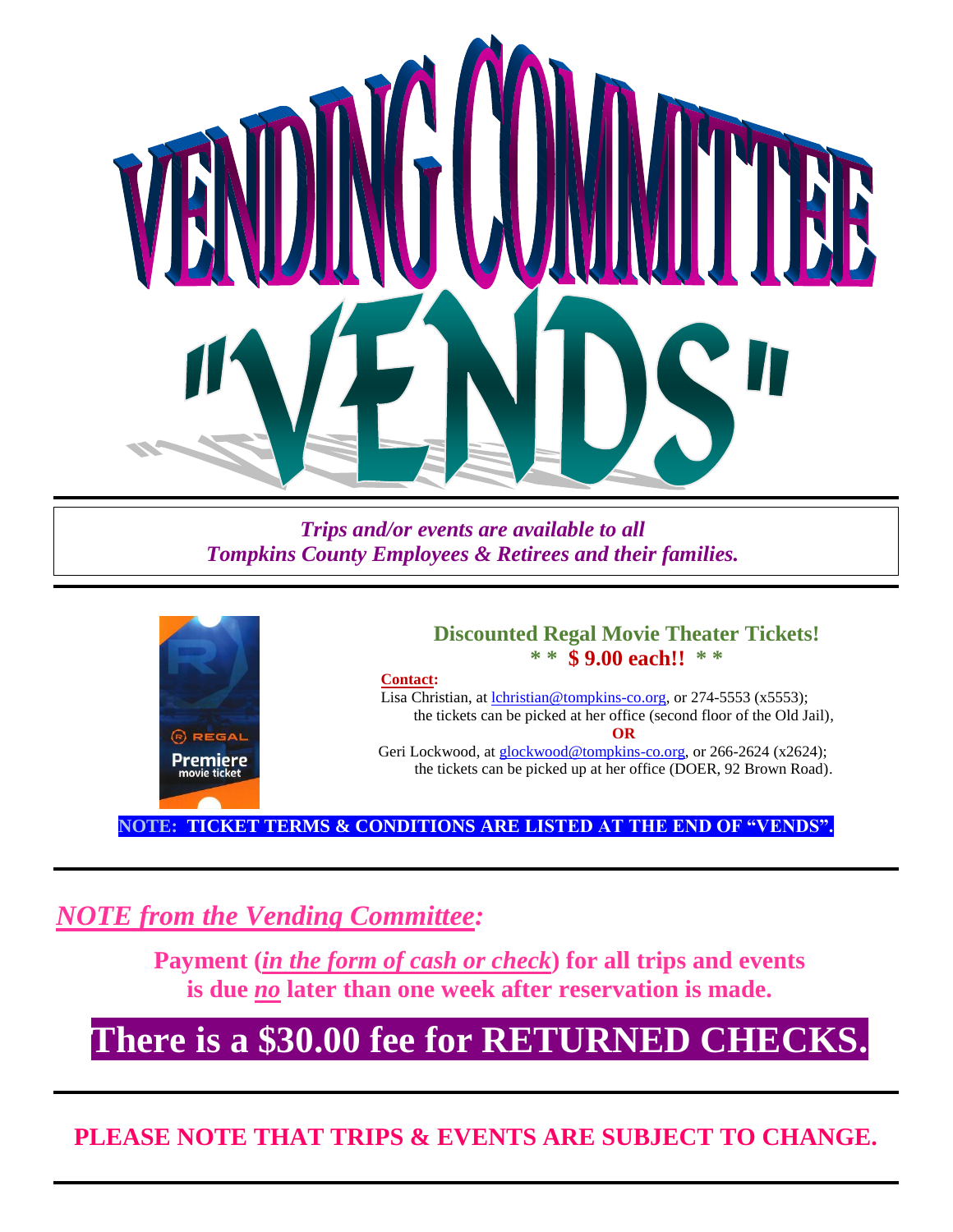#### **State Theatre of Ithaca**

Box office hours: Wednesday-Friday, 10:00 a.m.-5:00 p.m., Saturday, 11:00 a.m.-4:00 p.m. 107 West State Street/Martin Luther King Street, Ithaca, NY

The following are a few of the events currently scheduled: *(NOTE: Informational purposes, only – not sponsored by the Vending Committee.)*



Presented by DSP Shows

**Mike Gordon** Doors: 7 PM / Show: 8 PM



Presented by DSP Shows

**Greensky Bluegrass** Ghost Light Doors: 7 PM / Show: 8 PM

For the complete schedule, please visit: [https://www.stateofithaca.org/events/.](https://www.stateofithaca.org/events/)

# UNY

New York is a beautiful place to live and has so many things to offer. For further information on places to go, events, weekend getaways, travel guides, things to do, etc., visit: [https://www.iloveny.com/.](https://www.iloveny.com/)

*(NOTE: Informational purposes, only – not sponsored by the Vending Committee.)*

#### **Swarthout Coaches Bus Day Tours**

Looking for day trips to NYC, sports games, casino, etc.? For information, and to book your trip directly through Swarthout Coaches, Inc., visit [https://goswarthout.com/tours/find-a-tour-4.html.](https://goswarthout.com/tours/find-a-tour-4.html)

*(NOTE: Informational Purposes, only. The Vending Committee will not be booking/scheduling these trips).*

The Vending Committee will refund 10% of your ticket (employee/retiree and one guest), maximum \$10.00/per person, per trip. Within one week following event, turn your ticket into Jessica Hobart in Finance. She can be contacted at: *jhobart@tompkins-co.org*, 274-5403 (x5403). Be sure to include your complete contact information (name, department or address, phone number, etc.).

### **COMING IN 2020:**

- *Philadelphia Day Bus Trip (June 13th)*
- *Niagara Falls Day Bus Trip (October 3rd)*
- *NYC (December)*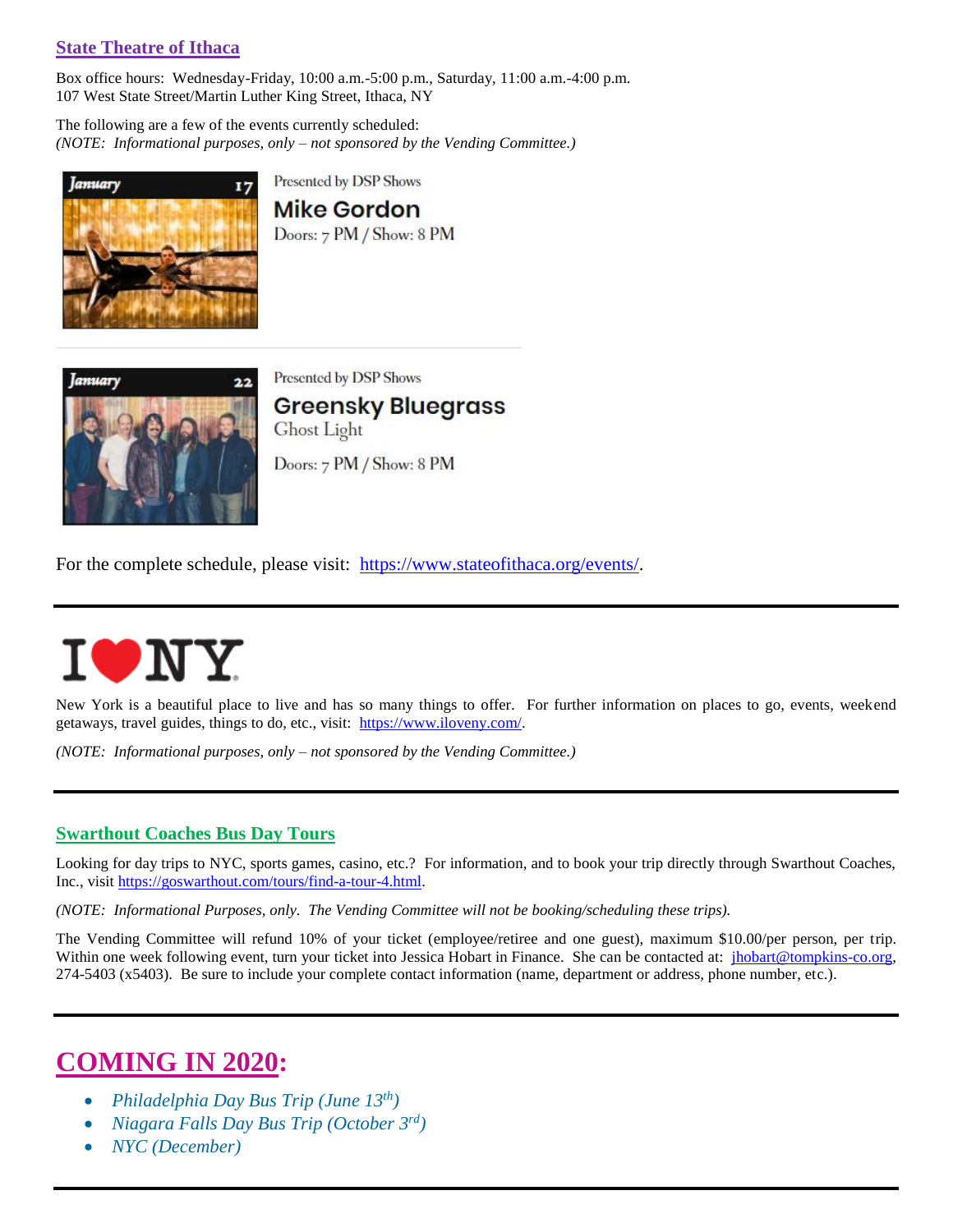### *SUGGESTED* **TRIPS/EVENTS:**

**To help us determine whether or not to pursue these, please let Lisa Christian,** [lchristian@tompkins-co.org,](mailto:lchristian@tompkins-co.org) **or Bonnie Hart,** [bhart@tompkins-co.org](mailto:bhart@tompkins-co.org) **, know of your interest.**

- Cascades Water Park (at Greek Peak)
- Buffalo Wing Trail Tour
- **CASINO TRIPS**
- Holiday Wine Tour / Wine Tours
- Discounted tickets to area events (The Team will be contacting businesses to request discounts for employees.)

### **"FOOD" for Thought...**

#### **Did you know that the Vending Committee:**

- is financially supported solely on the commissions from the vending machines?
- sponsors the employee trips, events, etc., subsidizing a portion of the costs to help make them more affordable to the employees and their families? This includes the hours of "legwork" to investigate and schedule the trips, as well as coordinating the events with the appropriate businesses, etc.
- sends memorial donations for the loss of an employee or a current employee's loss of a family member (limited to the contracted bereavement clause)? *NOTE: This donation may possibly be discontinued.*
- annually contributes \$5.00 per employee toward a party or event of the department's choice?

#### **What you can do to ensure the continuation of these benefits:**

support the Vending Committee with your purchases from the vending machines.











### **Suggestions?**

Please forward them to a Vending Committee Member from your Department. Don't have one? Why not join? It's a great group of employees! Meetings are held once every two or three months, for approximately one hour.

The team is always open to suggestions for trips, excursions, etc. Please feel free to share your ideas with the team for review.

**Date:** Thursday, January 16, 2020 Samantha Allmendinger, DSS Lisa Christian, Finance **Time:** 3:00 p.m. 2:00 p.m. Pete Coats, Retired Anne Drake, Mental Health **Location:** DOER Small Conference Room Autumn Edwards, Administration Bonnie Hart, Health Department

### **Next Meeting:** Team Members:

Jessica Hobart, Finance Geri Lockwood, DOER Ana Riley, DSS Patty Stamm, Retired